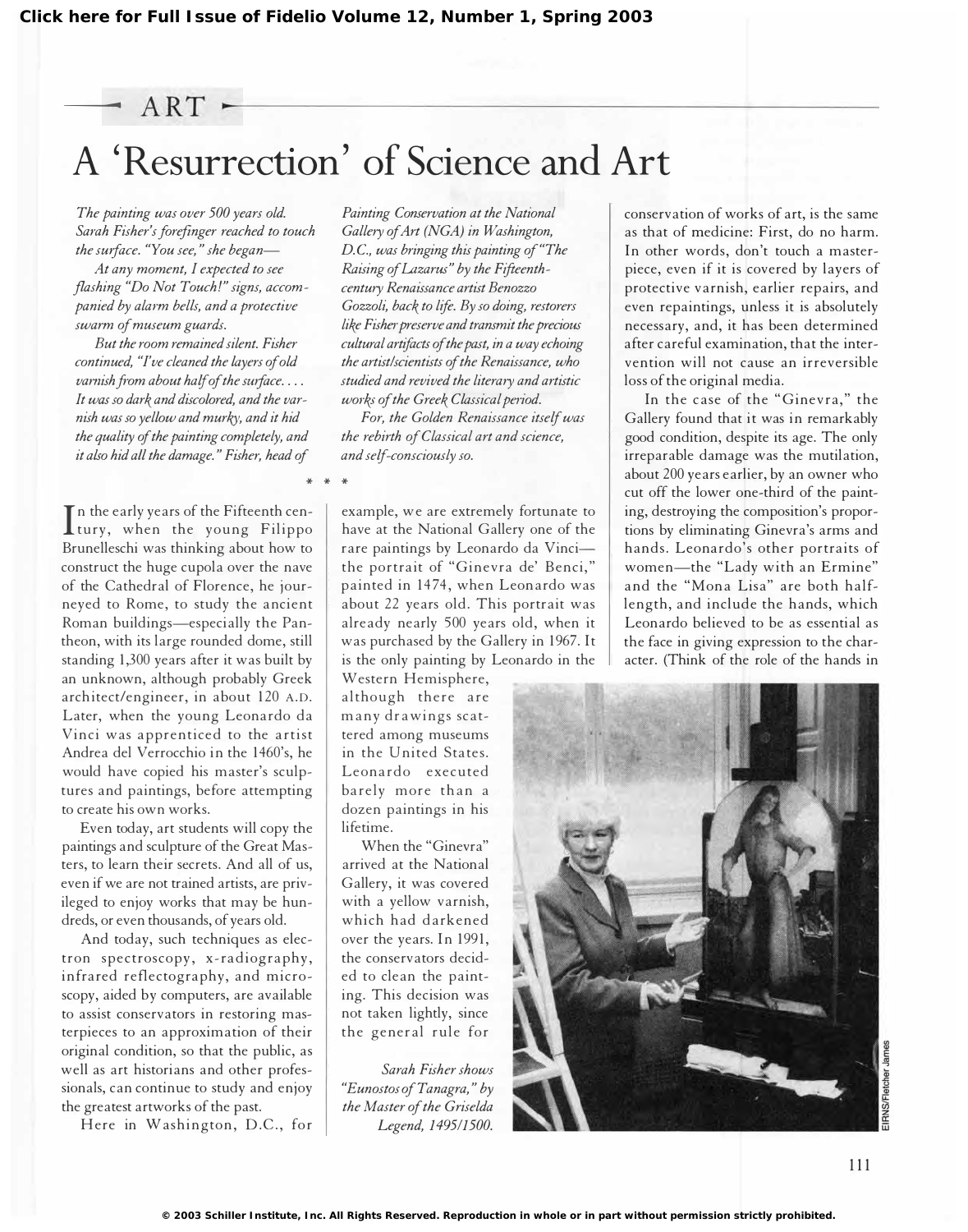giving life to the emotional reactions of each of the Disciples in Leonardo's "Last Supper.") A drawing in silverpoint in the Windsor Castle collection, done the same year as the "Ginevra," is thought to have been a study for the portrait's hands. The Gallery has used computer imaging to recreate what the painting would have looked like, before it was cut down [SEE illustration].

Then, when NGA scientists subjected "Ginevra" to infrared and ultraviolet photography and x-radiography, two surprising discoveries were made: First, the revealed underdrawing showed that Leonardo used a "pouncing" method to transfer his drawing to the canvas. Most likely, Ginevra posed for him in her home in Florence, where Leonardo would have made his drawing, or perhaps several; he

would then have taken the drawing back to his studio, and, by making pinpricks along the outlines of the drawing, transferred the drawing to a panel, by "pouncing" the surface with a small bag of charcoal dust, to leave a dotted outline on the canvas. Thanks to today's technology, it is possible to see the working technique of this Renaissance geniusthe computer images show precisely such pouncing dots around the eyes and lips of Ginevra [SEE illustration].

Even more exciting to conservators, was a fingerprint of Leonardo himself, left in the paint. Leonardo would use his finger, placed directly on the paint, to soften the outline between an object and the atmosphere around it, a technique he called "sfumato." This blurring of outlines creates a slight impression of motion; it was Leonardo's invention, based on observations described in his Notebooks, that the eye does not see sharp outlines. Elsewhere, in his notes on painting, Leonardo says, that light and shade should blend "without lines or borders, in the manner of smoke (fumo]."



Leonardo da Vinci's "Ginevra de' Benci," 1474. Above: Computer reconstruction as figure in half-length. Top right: Infrared detail shows pouncing dots around the eye.

### The Brancacci Chapel

One of the most important restorations of the past quarter century was that of the fresco cycle, The Life of St. Peter, in the Brancacci Chapel, in the church of Santa Maria del Carmine in Florence (c. 1425), which was restored in the 1980's. The cycle is the work of the painters Masolino and Masaccio, who collaborated on a number of the frescoes, and of Filippino Lippi, who completed the unfinished ones. Over time, the frescoes had become badly damaged, particularly by soot from the candles burned in the church for over 400 years, as well as by other environmental factors. Then, there was also damage from numerous earlier "restorations," overpaintings, and cleanings.

So many of the frescoes on the walls of Italian churches have survived, because the fresco (Italian for "fresh") technique makes the painting relatively permanent. In true, or buon fresco, the artist applies water-based paints directly onto the wet plaster of the wall, which then dries with the wall and becomes



"permanent." Only as much wet plaster as the painter can finish in one day is applied to the wall (this is called a "giornata," meaning a day's work), and then that section is painted. As long as the wall is still standing, the painting will be there. But, the vicissitudes of weather, moisture, and other factors, can cause damage to the wall, and to the paint. Colors can fade or darken, or, as with the Brancacci chapel, soot or other conditions can cause the fresco to deteriorate. Thus, even paintings done in the buon fresco manner, will change in appearance over time.

This is not an insurmountable problem, so long as the original paint has not been damaged. Most frescoes can be returned to a reasonable approximation of their original condition through restoration (although, like anything that ages, there will be the inevitable signs of wear and tear). It has only been in the last half-century, or so, that advanced methods of chemical analysis of paints, varnishes, canvases, and so forth, have been available to aid the restorer in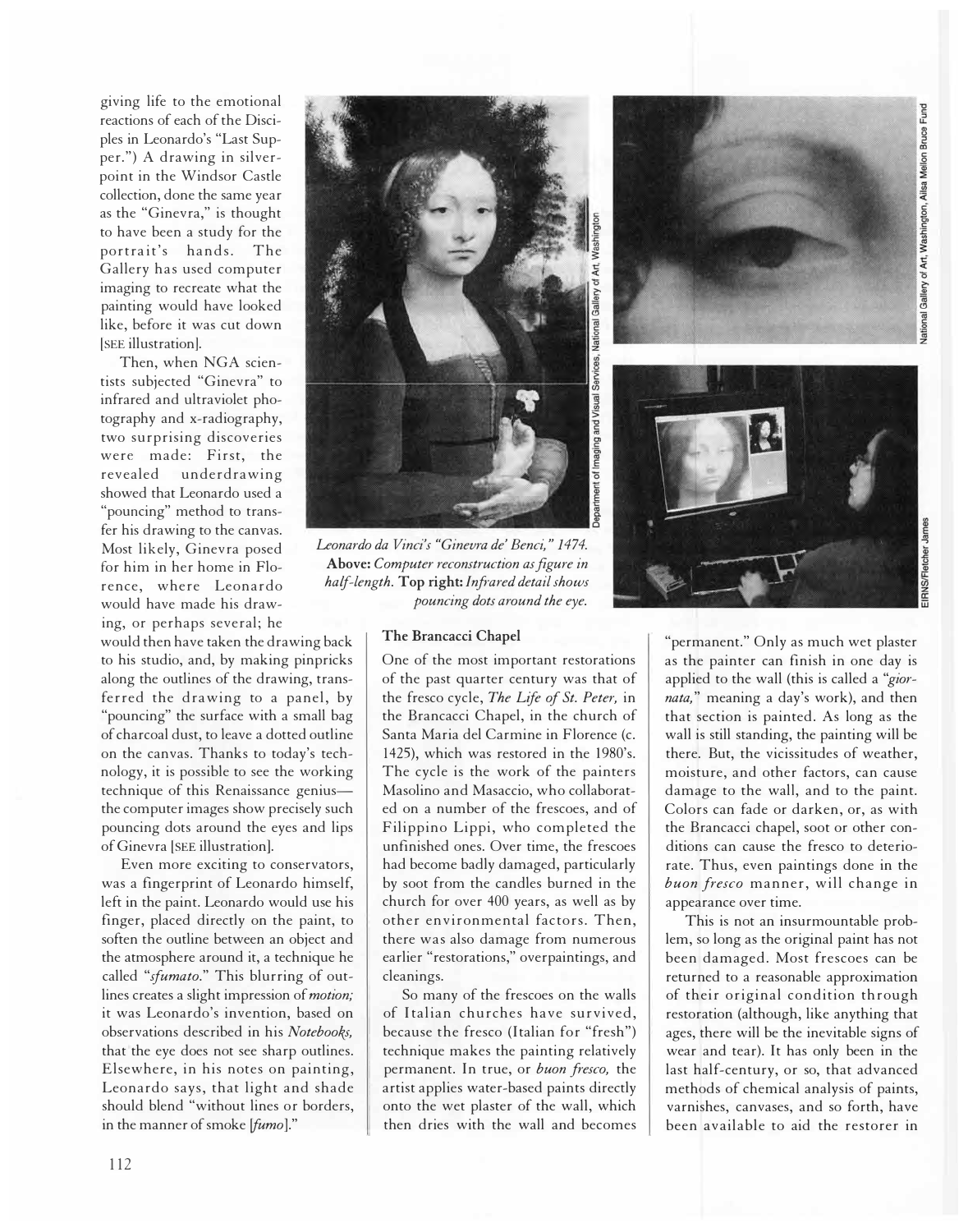determining whether, and how, to carry out a restoration.

One of the most dramatic discoveries to emerge from the cleaning and restoration of the Brancacci Chapel, concerned Masaccio's "St. Peter Healing with His Shadow" [SEE illustration and front cover, this issue], a fresco based on the New Testament Acts of the Apostles: "Insomuch that they brought forth the sick into the streets, and laid them on beds and couches, that at the least the shadow of Peter passing by might overshadow some of them" (Acts 5:15).

In 1771, fire destroyed much of the Church of Santa Maria del Carmine. Miraculously, the Brancacci Chapel in the right transept of the church was spared. But, although they were not destroyed by the fire, the frescoes were damaged by smoke and heat. Over the

next two centuries, the resulting layers of grime were coated with "protective " varnish and repainting. Coincidentally, in 1748, long before the fire, a large Baroque altar had been mounted on the rear wall of the chapel, which partially covered a section of the paintings. When the decision was made in 1980 to clean and restore the frescoes, the first step was to remove the altar.

Lo and behold! What the restorers discovered, overturned everything written up to that time about the Chapel frescoes. Moving the altar revealed an entire section of "St. Peter Healing with His Shadow," in fine condition, as it had been protected from the fire and subsequent attempts at repair. It was now possible to see, for the first time in more than 200 years, the façade of a Classically designed church, a bell tower, a column crowned with a Corinthian capital, and a  $\sim$ section of blue sky, painted in Masaccio's clear, fresh colors. With the altar removed, and cleaning of the fresco completed, the restorers were amazed to see that the familiar scene

from the Acts was not set in a poor, dingy city slum, as it had appeared for two centuries, but rather, in an open, sunlit Florentine cityscape, the most realistic ever depicted up to that time.

The miracle described in the Acts comes alive in Masaccio's rendering: St. Peter's shadow heals the sick as he walks along the familiar streets of Florence-for example, the building Peter passes on his right is identifiable as the palace of the powerful Strozzi family. The Classical architecture of the nowvisible church, along with the sophisticated perspective of the entire fresco cycle, demonstrates the influence of Filippo Brunelleschi, who by that time had already collaborated with Masaccio on the architectural setting depicted in the latter's revolutionary "Trinity" fresco in Santa Maria Novella (c. 1425). Masac-



Masaccio, "St. Peter Healing with His Shadow," c. 1425. surface is exposed, areas are

cio's Classically modelled figures also reflect the influence of Donatello, the young sculptor who accompanied Brunelleschi to Rome in 1401, where they studied Roman copies of Greek sculpture.

## 'In the Mind of the Artist'

In the months before his death in 1497, the Florentine artist Benozzo Gozzoli painted a "Raising of Lazarus" [SEE inside back cover, this issue]. It is a small (about  $25'' \times 32''$ ) oil painting on canvas; its palette reflects the clear, sundrenched colors of the Tuscan landscape: rich blues, reds, and ochres. Light fills the scene, as the miracle of Lazarus's resurrection evokes a range of responses on the faces of the crowd gathered to witness it.

Today, Benozzo's painting sits on an

easel in the conservation workshop behind the public galleries of the National Gallery, which has owned it since 1942. The painting of Lazarus is itself being "resurrected," under the skilled hand of Sarah Fisher, head of Painting Conservation at the Gallery. The work, which had been reduced to a nearly uniform yellow-tobrown color range by layers of varnish and overpainting from previous restorations, is being given new life, as the original palette of Benozzo is revealed on the right half of the canvas. Fisher expects "Lazarus" to be fully restored in about two years.

At the time of our visit, in November 2002, Fisher had spent about three weeks painstakingly removing layer after layer of varnish and overpainting from the painting's surface. This work is done by placing the canvas under a microscope and, with a handmade cotton swab, carefully applying a solvent to the surface, and removing, ever so delicately, the layers on top of the original paint. Often, once the